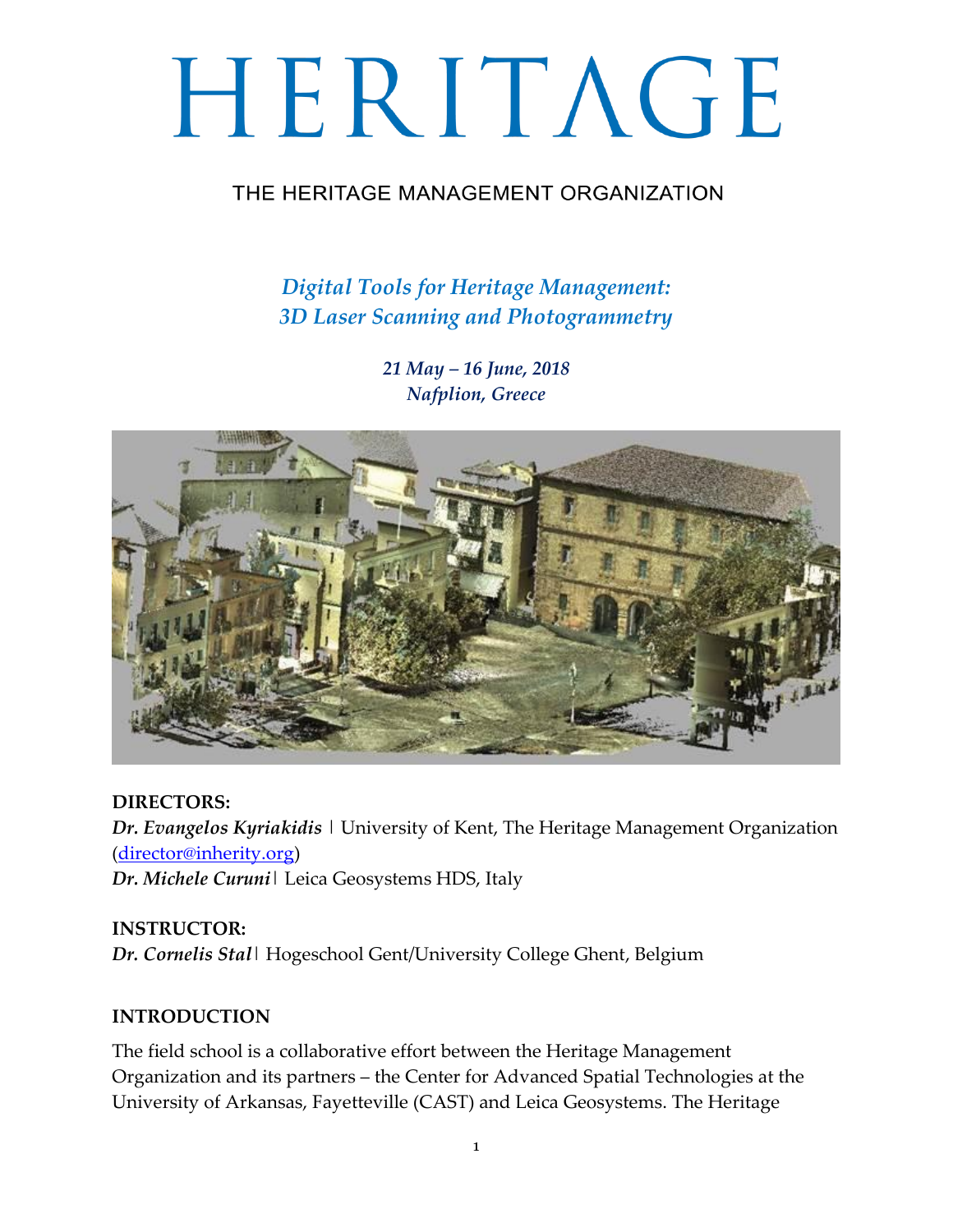## THE HERITAGE MANAGEMENT ORGANIZATION

Management Organization has been asked by the municipality of Nafplion, the first capital of modern Greece, to document its most historically significant structures and city center. Using professional-grade laser scanners, the objective of this project is to record the structural data of these buildings, properly orient them to one another in virtual space, and georeference the data we collect to ultimately create a computergenerated representation of historic Nafplion. This representation will be used as essential tools in heritage management for any restoration, documentation or visualization project.

The field school will serve as the education arm of a larger research project conducted by the Heritage Management Organization in collaboration with CAST, ETH Zurich, Leica and other partners aiming to create and promote applications for the use of 3D documentation for heritage management. Amongst our goals is to create an application for 3D recording of archaeological sites for conservation purposes. Research is also conducted on ways and techniques to speed up the digitization of archaeological sites such as the development of techniques to map conservation needs of sites on the 3D plan, techniques and software that will help photography and laser scanning to work faster and more efficiently together, or better and more efficient ways to present different types of evidence in an online format.

In the past two years, our field program has benefitted by the involvement of specialists from Leica Geosystems from Italy and Greece, and UAV technologists from ETH Zurich in Switzerland.

#### **COURSE OBJECTIVES**

This field school will introduce students to a broad range of 3D recording and mapping techniques. Students will be provided with hands-on instruction in these methods in the context historical structure at the city of Nafplion. Students will record the site's extensive architectural remains using terrestrial laser scanning, GIS and GPS. Students should be able to work in the digitization of any site following this work.

#### **PREREQUISITES**

There are no prerequisites for this field school. Students should be aware that this is an archaeological project and work will be done mostly in the outdoors. Weather conditions, therefore, will have an impact on work and students should come prepare to either hot and dry or rainy conditions.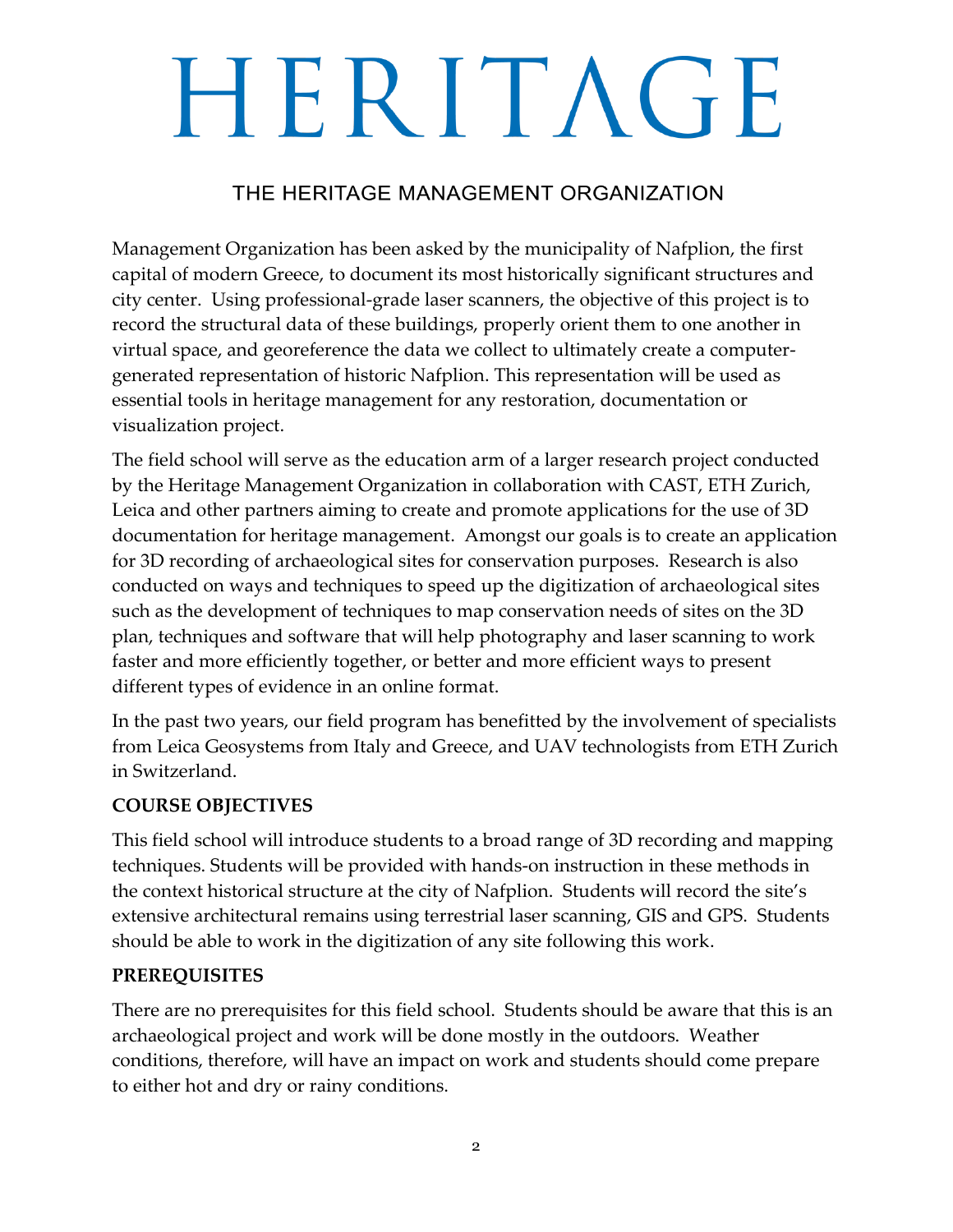## THE HERITAGE MANAGEMENT ORGANIZATION

#### **GRADING MATRIX**

| <b>Examinations</b>                                           | 30%    |
|---------------------------------------------------------------|--------|
| Exam 1: Monday, Week 2: Preliminary Readings & LiDAR Basics   | 10%    |
| Exam 2: Monday, Week 3: Data Collection Standards & Cyclone   | 10%    |
| Exam 3: Monday, Week 4: Advanced Concepts in 3D Documentation | $10\%$ |
| Fieldwork                                                     | 20%    |

Student performance will be graded primarily on demonstrated field ability and will be engaged in daily practice with HDS hardware.

#### *Individual Presentation* **50%**

Each student will be expected to prepare a unique presentation examining applications of 3D documentation technology to their current research focus. A digital presentation (powerpoint or other) will be submitted, and an oral presentation will be graded according to quality of delivery (presentation structure, quality of presentation and images, clarity), accuracy of information, audience engagement, and Q&A

## **DISCLAIMER – PLEASE READ CAREFULLY**

Archaeological field work involves physical work in the outdoors. You should be aware that conditions in the field are different than those you experience in your home, dorms or college town. This program operates at a typical archaeological survey despite it is in a city. During the day, temperatures under the shadow fluctuate between 70<sup>0</sup> ‐900F. However, under the sun they may reach 80o‐120o. Humidity is relatively medium and some mosquitoes and/or flies may be close to the area. In order to be protected from sunburn and/or insects you will not be allowed to work in shorts or tank tops and you will have to be responsible to avoid dehydration, sunburns and sunstrokes.

If you have any medical concerns, please consult with your doctor. For all other concerns, please consult with the project director – as appropriate.

## **TRAVEL & MEETING POINT**

Arrival day in Greece: Sunday 20 May. Students will received detailed information on how to reach their final destination in Nafpion (after arriving in Athens Eleftherios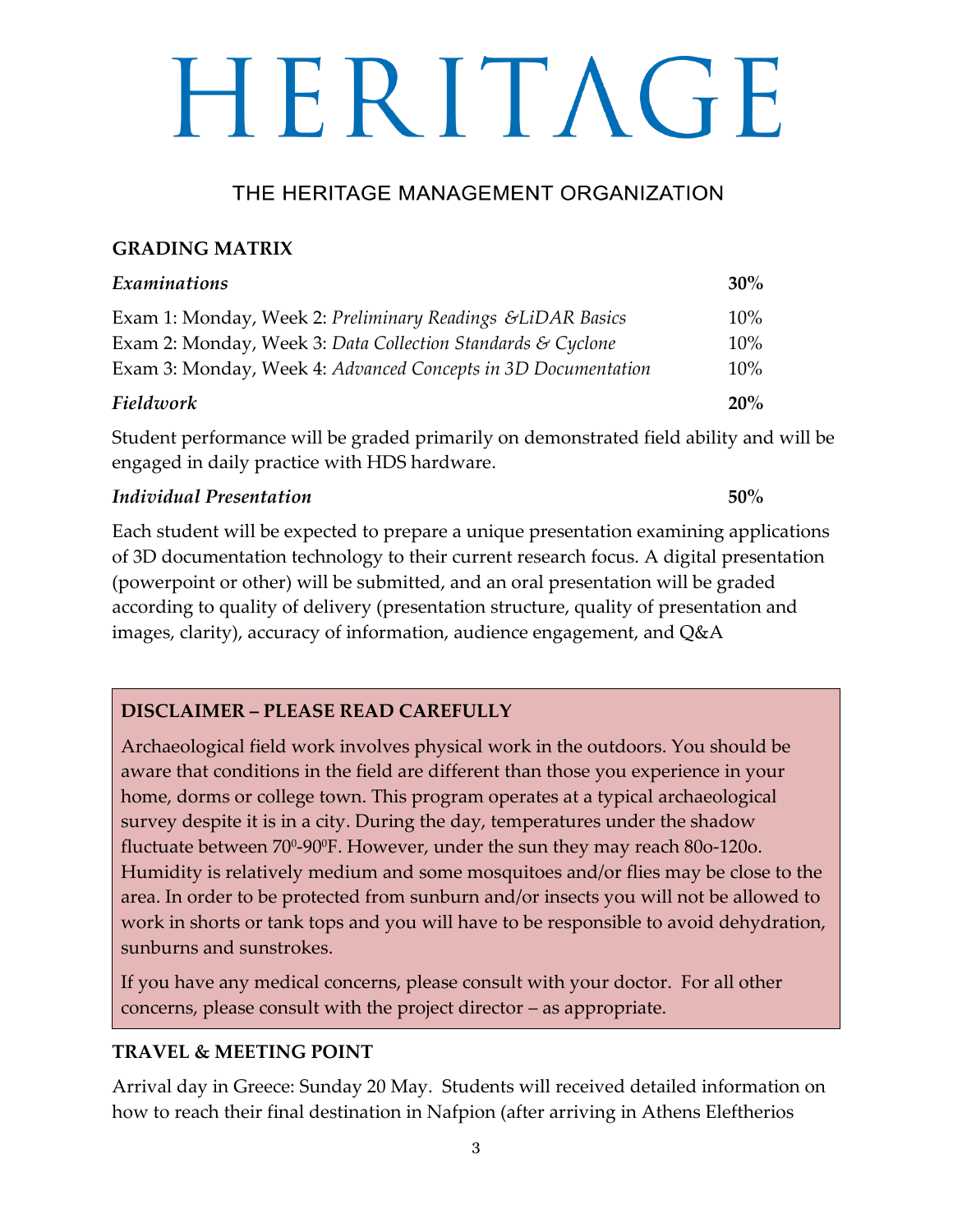## THE HERITAGE MANAGEMENT ORGANIZATION

Venizelos International Airport); if possible, it can be arranged for participants to be met at the Corinth *Proastiacos* (Suburban Rail) train station at pre-arranged times to fit with most inbound flights. If your flight is delayed or you missed your connection, please call, text or email the project director. An emergency local cell phone number will be provided to all enrolled students.

This field school will conclude on Saturday, 16 June. Students should plan onward travel or return home for anytime during Sunday, 17 June.

#### **ACCOMMODATIONS**

Students will be housed in rooms at part of a local nursing home for the elderly, or *gerokomeio* – the Maria Radou Foundation. Rooms for students have been separated from the normal function of the *gerokomeio*. The Foundation is located in a safe location in Nafplion and in close proximity to the facilities, where most of the computer work will take place. One student meal will be catered per day.

Food in Greece is rich with vegetables and fruits. Some diets may be accommodated but not all. Please consult with the project administrator if you have special dietary needs.

#### **PROGRAM FEES AND COURSE CREDIT**

The participation cost for this program is \$ 5000. This covers all course costs including registration, program materials, shared accommodation, and one meal per day (excluding free days). There is a number of scholarships available, which are awarded after acceptance into the program, so interested students are strongly advised to apply early for eligibility and to contact us for more information.

If you would like to take this course for credit, the suggested credit amount is equivalent to one nine credit semester/term module, based on contact hours, field work, and course content. We prefer to allow students' home institutions to calculate credit hours and award credit accordingly. We will support your request for credit by supplying any relevant documentation and/or supporting materials.

#### **COURSE SCHEDULE**

Please note that this program is intensive and consists of a 6 day work-week (Monday through Saturday). Our High Definition Scanning equipment cannot be used in all weather conditions, and therefore the course schedule is subject to change or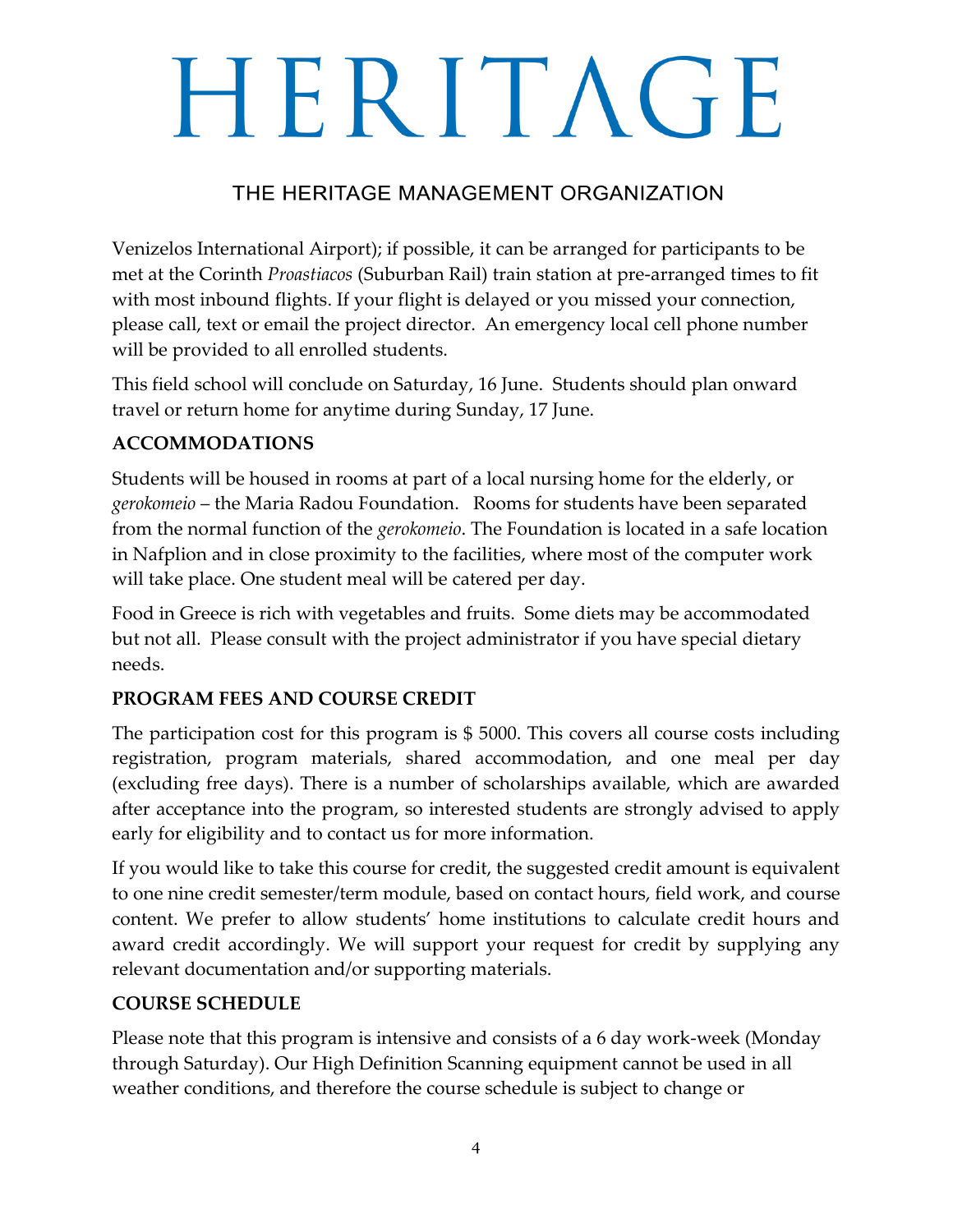# THE HERITAGE MANAGEMENT ORGANIZATION

modification. Here follows an indicative schedule for your information and for your teachers' interest.

0. **Sunday 20 May**, meeting of all students at 6pm in the Maria Radou Foundation. First introduction of the students.

#### 1. **Week 1 – Day 1: Monday (21 May)**

- a. Overview of the HMO.Digital Historic Nafplion Project and objectives for field school
- b. Explanation of field school logistics and walking tour of Nafplion
- b. Lecture on the site of Nafplion in the context of the Greek history
- d. Brief overview of purposes and role(s) of heritage visualization

#### 2. **Week 1 – Day 2: Tuesday (22 May)**

- a. Introduction to Archaeology and Methods
- b. Introduction to the Laser Scanning project at Eleusis
- c. Laser scanning demonstrations
- d. Introduction on point cloud software

## 3. **Week 1 – Day 3: Wednesday (23 May)**

- a. Introduction to Equipment Setup, Care, and Safety
- b. Laser scanning fieldwork
- c. Introduction to Cyclone interface: navigating the 3D environment
- d. Lecture: The Importance of Resolution

## 4. **Week 1 – Day 4: Thursday (24 May)**

- a. Laser scanning fieldwork
- b. Data processing: Cleaning and Registration
- c. Review of *Geospatial Modeling and Visualization* resources (http://gmv.cast.uark.edu)
- d. Review of Angie Payne's Guides to Good Practice Laser Scanning
- e. Lecture: The Importance of Metadata

## 5. **Week 1 – Day 5: Friday (25 May)**

a. Laser scanning fieldwork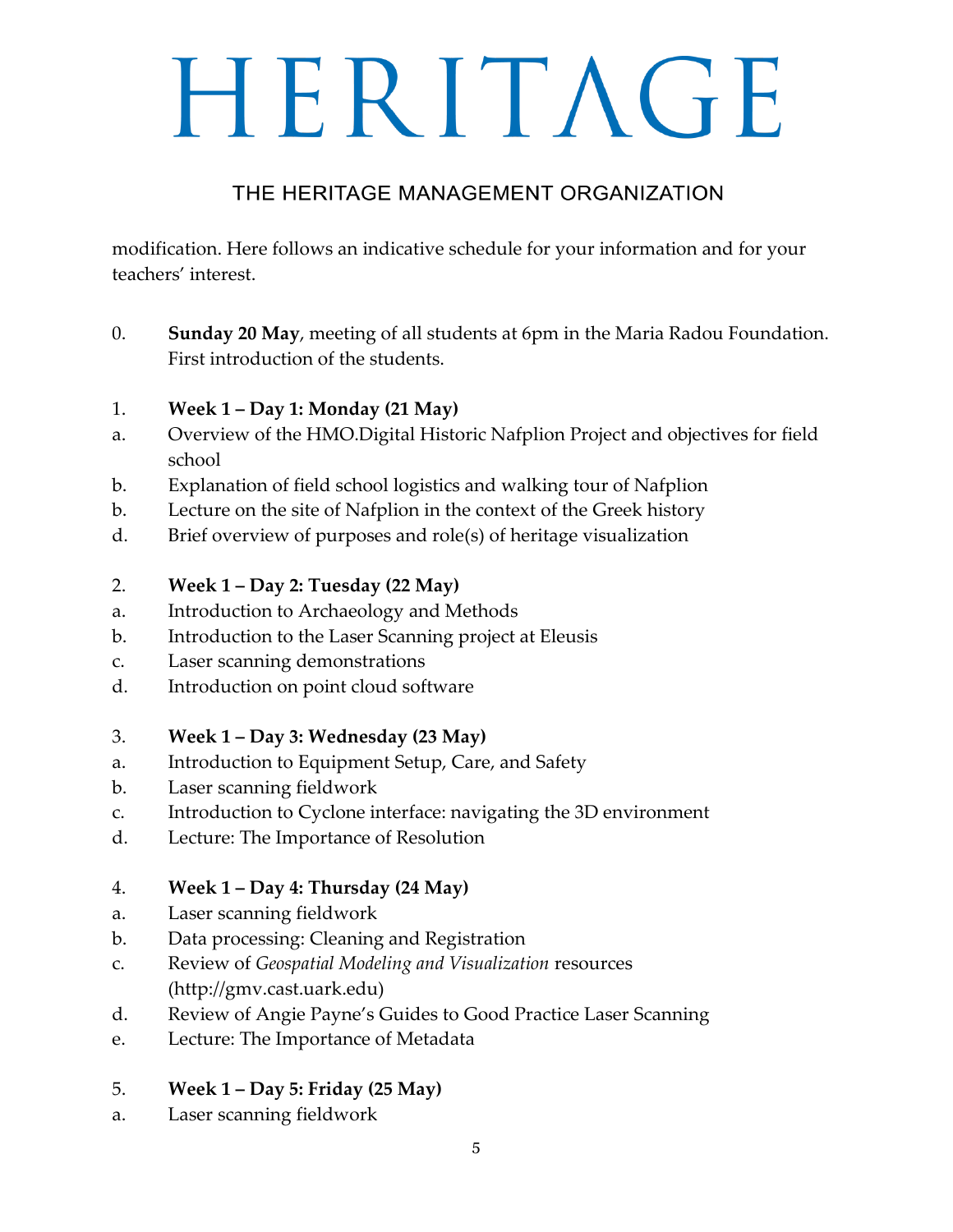## THE HERITAGE MANAGEMENT ORGANIZATION

- b. Data processing: Cleaning and Registration; General Processing
- c. Discuss assigned readings as pertains to fieldwork
- d. Lecture: Introduction to Photography

#### 6. **Week 1 – Day 6: Saturday (26 May)**

- a. Laser scanning fieldwork
- b. Data processing: Cleaning and Registration; General Processing
- c. **Review Week 1**: Feedback meeting & Exam expectations
- d. Lecture: Introduction to Photogrammetry

#### 7. **Week 2 – Day 1: Monday (28 May)**

- a. Laser scanning fieldwork
- b. Data processing: UCS, slicing, and partitioning; General Processing
- c. **Examination 1: Laser Scanning**

#### 8. **Week 2 – Day 2: Tuesday (29 May)**

- a. Laser scanning fieldwork and image acquisition
- b. Data processing: Digitizing; General Processing
- c. Review: Discuss assigned readings as pertains to fieldwork
- d. Lecture: Airborne photogrammetry and unmanned aerial systems (UAS)

#### 9. **Week 2 – Day 3: Wednesday (30 May)**

- a. Data acquisition: Laser scanning fieldwork and image acquisition
- b. Data Processing: Agisoft Photoscan; General Processing
- c. Review: Discuss assigned readings as pertains to fieldwork
- d. Lecture: State-of-the-art in terrestrial laser scanning

## 10. **Week 2 – Day 4: Thursday (31 May)**

- a. Data acquisition: Laser scanning fieldwork and image acquisition
- b. Data Processing: Agisoft Photoscan; General Processing
- c. Review: Discuss assigned readings as pertains to fieldwork
- d. Lecture: Mobile laser scanning

## 11. **Week 2 – Day 5: Friday (1 June)**

- a. Data acquisition: Laser scanning fieldwork and image acquisition
- b. Data Processing: Agisoft Photoscan; General Processing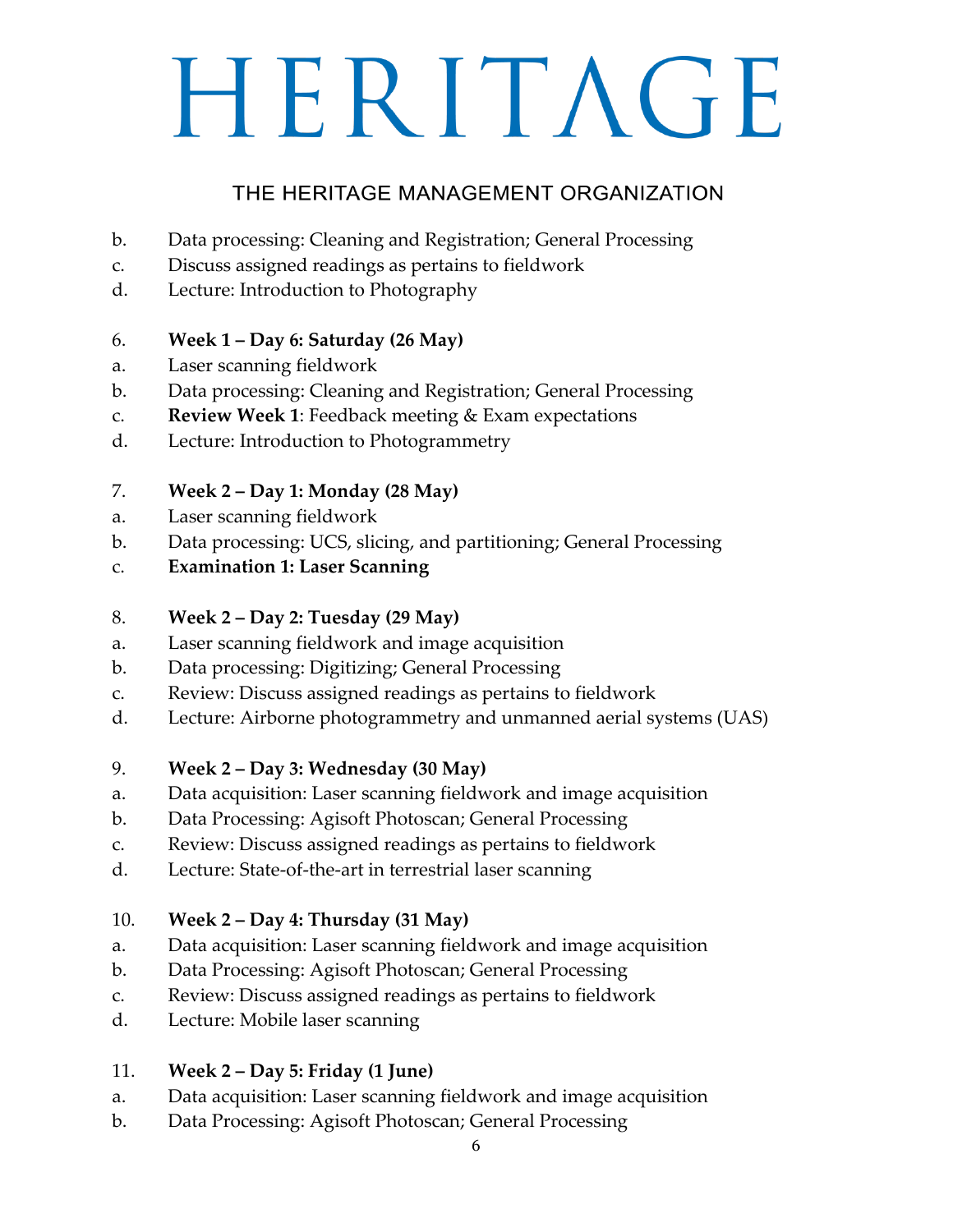## THE HERITAGE MANAGEMENT ORGANIZATION

- c. Review: Discuss assigned readings as pertains to fieldwork
- d. Lecture: Importing and exporting scan data

#### 12. **Week 2 – Day 6: Saturday (2 June)**

- a. Data acquisition: Laser scanning fieldwork and image acquisition
- b. Data Processing: Autodesk ReCap; General Processing
- c. **Review Week 2**: Feedback meeting & exam expectations
- d. Instructor's evaluations

#### 13. **Week 3 – Day 1: Monday (4 June)**

- a. Data processing: Digitizing; CloudCompare; General processing
- b. Lecture: Visualization Tools within Cyclone
- c. **Examination 2: Photogrammetry**

#### 14. **Week 3 – Day 2: Tuesday (5 June)**

- a. Data acquisition: Laser scanning fieldwork and image acquisition
- b. Data processing: Generating animations; CloudCompare; General processing
- c. Review: Discuss assigned readings as pertains to fieldwork

## 15. **Week 3 – Day 3: Wednesday (6 June)**

- a. Data acquisition: Laser scanning fieldwork and image acquisition
- b. Data processing: PoTree point cloud visualization; General processing
- c. Review: Discuss assigned readings as pertains to fieldwork

## 16. **Week 3 – Day 4: Thursday (7 June)**

- a. Data acquisition: Image acquisition
- b. Data processing: PoTree point cloud visualization; General processing
- c. Review: Discuss assigned readings as pertains to fieldwork
- d. Lecture: Cultural heritage and geographic information systems (GIS)
- e. Lecture: Creating solid 3D from point clouds

## 17. **Week 3 – Day 5: Friday (8 June)**

- a. Data acquisition: Image acquisition
- b. Data Processing: GIS processing; General processing
- c. Review: Discuss assigned readings as pertains to fieldwork
- d. Examination: preparation for individual presentations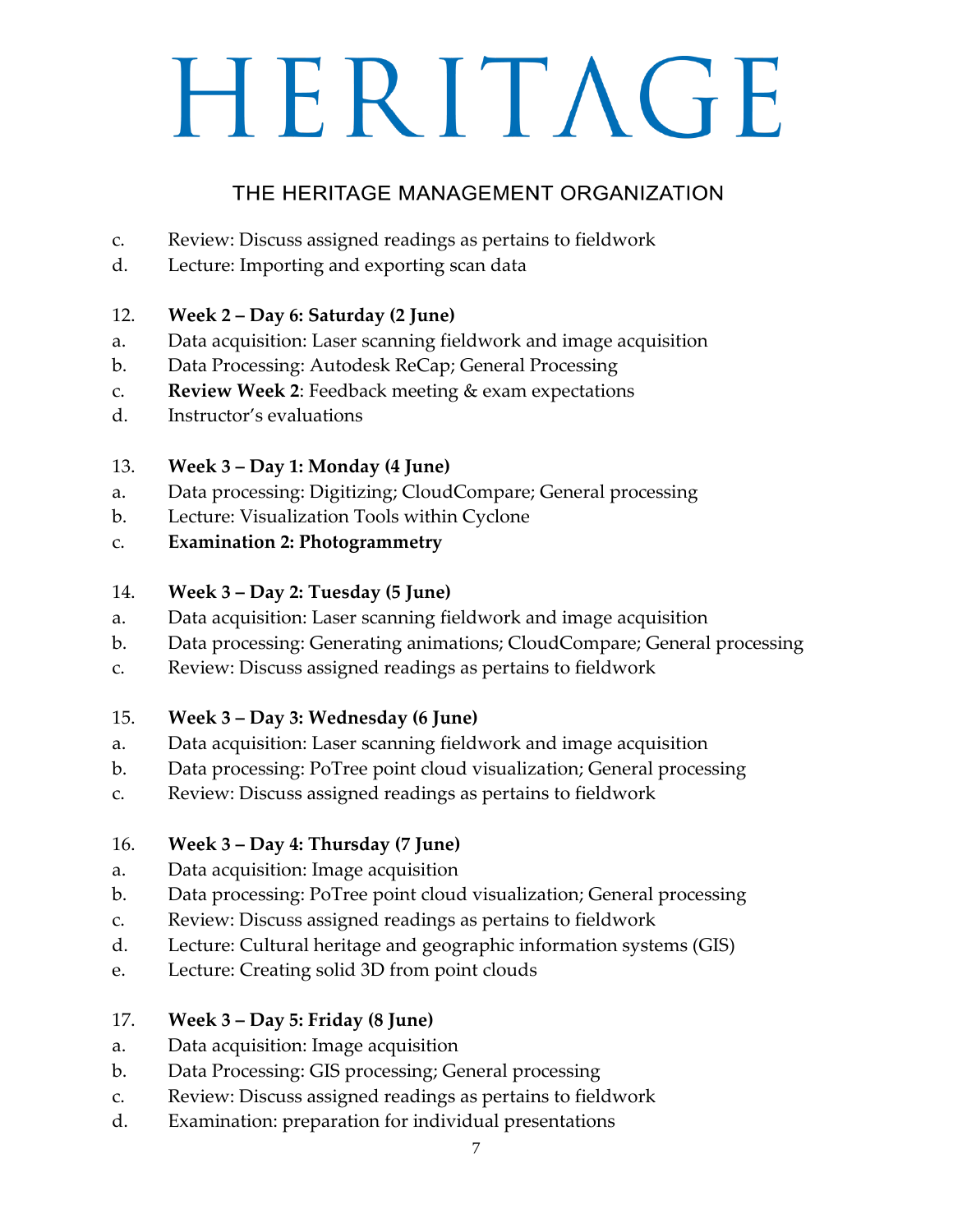# THE HERITAGE MANAGEMENT ORGANIZATION

e. Lecture: Coordinate systems and cartography

#### 18. **Week 3 – Day 6: Saturday (9 June)**

- a. Data acquisition: image acquisition
- b. Data processing: GIS processing; General processing
- c. **Review Week 3**: Feedback meeting & Exam expectations

## 19. **Week 4 – Day 1: Monday (11 June)**

- a. Data acquisition: image acquisition
- b. Data processing: General processing
- c. Review: Progress Report for our Site
- d. **Examination 3:** *GIS and spatial data management*

#### 20. **Week 4 – Day 2: Tuesday (12 June)**

- a. Data acquisition: Image acquisition
- b. Data processing: General processing
- c. Review: Discuss assigned readings as pertains to fieldwork
- d. Examination: Preparation of Individual Presentations
- e. Lecture: Online GIS environments and data

## 21. **Week 4 – Day 3: Wednesday (13 June)**

- a. Data acquisition: Image acquisition
- b. Data processing: GIS processing; general processing
- c. Review: Discuss assigned readings as pertains to fieldwork
- d. Examination: Preparation of Individual Presentation

## 22. **Week 4 – Day 4: Thursday (14 June)**

- a. Data processing: GIS processing; general processing
- b. Review: Discuss assigned readings as pertains to fieldwork
- c. Examination: Preparation of Individual Presentations

## 23. **Week 4 – Day 5: Friday (15 June)**

- a. Data processing: GIS processing; general processing
- b. **Examinations: Individual Presentations**